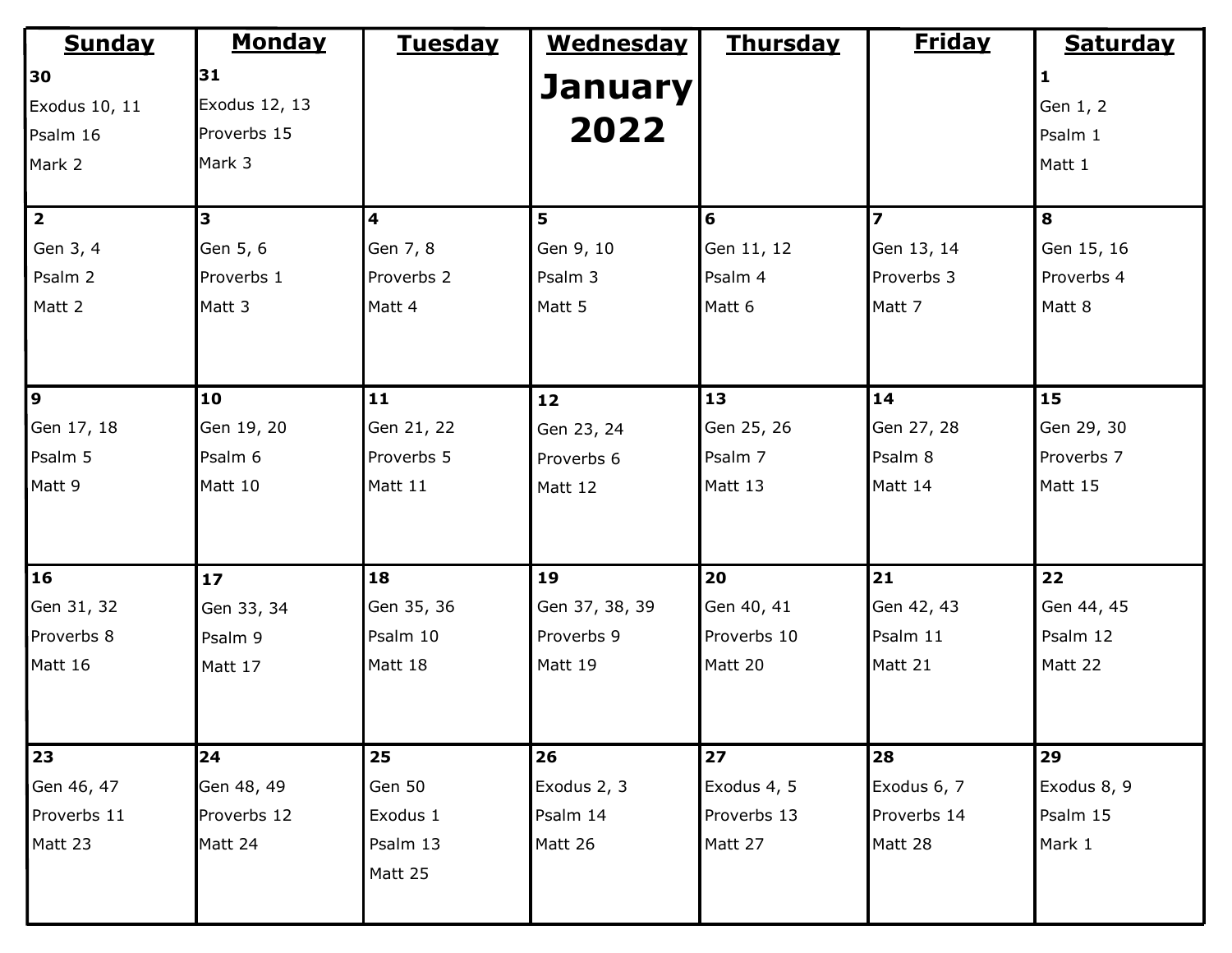| <b>Sunday</b>     | <b>Monday</b>            | <b>Tuesday</b>    | <b>Wednesday</b>        | <b>Thursday</b> | <b>Friday</b>      | <b>Saturday</b> |
|-------------------|--------------------------|-------------------|-------------------------|-----------------|--------------------|-----------------|
| <b> February </b> |                          |                   | $\overline{\mathbf{2}}$ |                 | $\overline{\bf 4}$ | 5               |
|                   |                          | Exodus 12, 13     | Exodus 14, 15           | Exodus 16, 17   | Exodus 18, 19      | Exodus 20, 21   |
| 2022              |                          | Proverbs 15       | Proverbs 16             | Psalm 17        | Psalm 18           | Proverbs 17     |
|                   |                          | Mark 3            | Mark 4                  | Mark 5          | Mark 6             | Mark 7          |
|                   |                          |                   |                         |                 |                    |                 |
| $6\phantom{1}6$   | $\overline{\phantom{a}}$ | 8                 | 9                       | 10              | 11                 | 12              |
| Exodus 22, 23     | Exodus 24, 25            | Exodus 26, 27, 28 | Exodus 29, 30           | Exodus 31, 32   | Exodus 33, 34      | Exodus 35, 36   |
| Proverbs 18       | Psalm 19                 | Psalm 20          | Proverbs 19             | Proverbs 20     | Psalm 21           | Psalm 22        |
| Mark 8            | Mark 9                   | Mark 10           | Mark 11                 | Mark 12         | Mark 13            | Mark 14         |
|                   |                          |                   |                         |                 |                    |                 |
|                   |                          |                   |                         |                 |                    |                 |
| 13                | 14                       | 15                | 16                      | 17              | 18                 | 19              |
| Exodus 37, 38     | Exodus 39, 40            | Lev 1, 2          | Lev 3, 4                | Lev 5, 6        | Lev 7, 8           | Lev 9, 10       |
| Proverbs 21       | Proverbs 22              | Psalm 23          | Psalm 24                | Proverbs 23     | Proverbs 24        | Psalm 25        |
| Mark 15           | Mark 16                  | Luke 1            | Luke 2                  | Luke 3          | Luke 4             | Luke 5          |
|                   |                          |                   |                         |                 |                    |                 |
|                   |                          |                   |                         |                 |                    |                 |
| 20                | 21                       | 22                | 23                      | 24              | 25                 | 26              |
| Lev 11, 12        | Lev 13, 14               | Lev 15, 16        | Lev 17, 18              | Lev 19, 20      | Lev 21, 22         | Lev 23, 24      |
| Psalm 26          | Proverbs 25              | Proverbs 26       | Psalm 27                | Psalm 28        | Proverbs 27        | Proverbs 28     |
| Luke 6            | Luke 7                   | Luke 8            | Luke 9                  | Luke 10         | Luke 11            | Luke 12         |
|                   |                          |                   |                         |                 |                    |                 |
|                   |                          |                   |                         |                 |                    |                 |
| 27                | 28                       |                   |                         |                 |                    |                 |
| Lev 25, 26, 27    | Numbers 1, 2             |                   |                         |                 |                    |                 |
| Psalm 29          | Psalm 30                 |                   |                         |                 |                    |                 |
| Luke 13           | Luke 14                  |                   |                         |                 |                    |                 |
|                   |                          |                   |                         |                 |                    |                 |
|                   |                          |                   |                         |                 |                    |                 |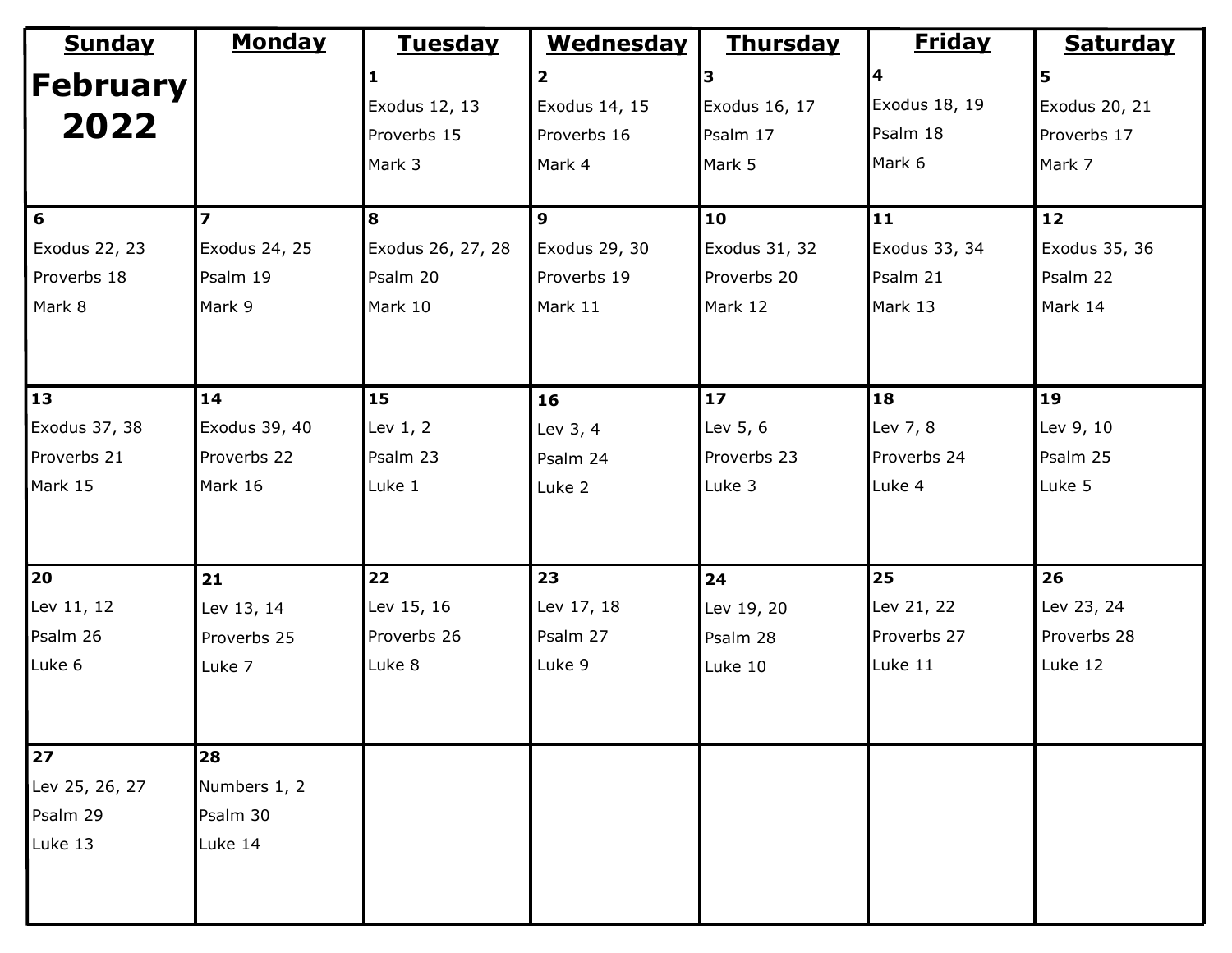| <b>Sunday</b>  | <b>Monday</b>           | <b>Tuesday</b> | <b>Wednesday</b>        | <u>Thursday</u> | <b>Friday</b>  | <b>Saturday</b> |
|----------------|-------------------------|----------------|-------------------------|-----------------|----------------|-----------------|
| <b>March</b>   |                         |                | $\overline{\mathbf{2}}$ |                 | 4              | 5               |
|                |                         | Numbers 3, 4   | Numbers 5, 6            | Numbers 7, 8    | Numbers 9, 10  | Numbers 11, 12  |
| 2022           |                         | Proverbs 29    | Proverbs 30             | Proverbs 31     | Psalm 31       | Psalm 32        |
|                |                         | Luke 15        | Luke 16                 | Luke 17         | Luke 18        | Luke 19         |
|                |                         |                |                         |                 |                |                 |
| 6              | $\overline{\mathbf{z}}$ | 8              | $\overline{9}$          | 10              | 11             | 12              |
| Numbers 13, 14 | Numbers 15, 16          | Numbers 17, 18 | Numbers 19, 20          | Numbers 21, 22  | Numbers 23, 24 | Numbers 25, 26  |
| Proverbs 1     | Proverbs 2              | Psalm 33       | Psalm 34                | Proverbs 3      | Proverbs 4     | Psalm 35        |
| Luke 20        | Luke 21                 | Luke 22        | Luke 23                 | Luke 24         | John 1         | John 2          |
|                |                         |                |                         |                 |                |                 |
|                |                         |                |                         |                 |                |                 |
| 13             | 14                      | 15             | 16                      | 17              | 18             | 19              |
| Numbers 27, 28 | Numbers 29, 30          | Numbers 31, 32 | Numbers 33, 34          | Numbers 35, 36  | Deut 1, 2, 3   | Deut 4, 5       |
| Psalm 36       | Proverbs 5              | Proverbs 6     | Psalm 37                | Psalm 38        | Proverbs 7     | Proverbs 8      |
| John 3         | John 4                  | John 5         | John 6                  | John 7          | John 8         | John 9          |
|                |                         |                |                         |                 |                |                 |
|                |                         |                |                         |                 |                |                 |
| 20             | 21                      | 22             | 23                      | 24              | 25             | 26              |
| Deut 6, 7      | Deut 8, 9               | Deut 10, 11    | Deut 12, 13             | Deut 14, 15     | Deut 16, 17    | Deut 18, 19     |
| Psalm 39       | Psalm 40                | Proverbs 9     | Proverbs 10             | Psalm 41        | Psalm 42       | Proverbs 11     |
| John 10        | John 11                 | John 12        | John 13                 | John 14         | John 15        | John 16         |
|                |                         |                |                         |                 |                |                 |
|                |                         |                |                         |                 |                |                 |
| 27             | 28                      | 29             | 30                      | 31              |                |                 |
| Deut 20, 21    | Deut 22, 23             | Deut 24, 25    | Deut 26, 27             | Deut 28, 29     |                |                 |
| Proverbs 12    | Psalm 43                | Psalm 44       | Proverbs 13             | Proverbs 14     |                |                 |
| John 17        | John 18                 | John 19        | John 20                 | John 21         |                |                 |
|                |                         |                |                         |                 |                |                 |
|                |                         |                |                         |                 |                |                 |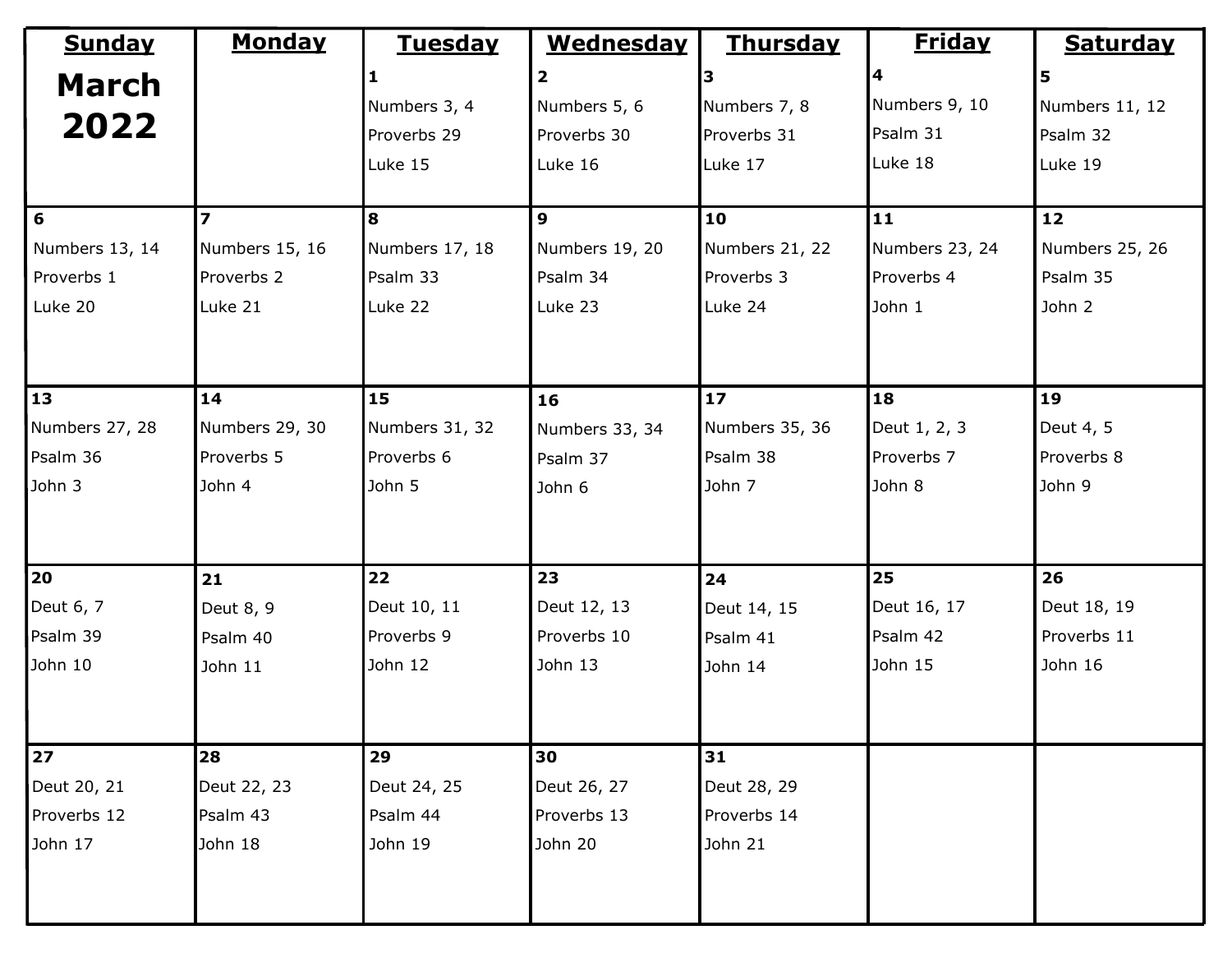| <b>Sunday</b> | <b>Monday</b>    | <b>Tuesday</b> | <b>Wednesday</b> | <b>Thursday</b>          | <u>Friday</u> | <b>Saturday</b> |
|---------------|------------------|----------------|------------------|--------------------------|---------------|-----------------|
| <b>April</b>  |                  |                |                  |                          |               | 2               |
|               |                  |                |                  |                          | Deut 30, 31   | Deut 32, 33     |
| 2022          |                  |                |                  |                          | Psalm 45      | Psalm 46        |
|               |                  |                |                  |                          | Acts 1        | Acts 2          |
| $\mathbf{3}$  | 4                | 5              | 6                | $\overline{\phantom{a}}$ | 8             | $\mathbf{9}$    |
| Deut 34       | Joshua 2, 3      | Joshua 4, 5    | Joshua 6, 7, 8   | Joshua 9, 10             | Joshua 11, 12 | Joshua 13, 14   |
| Joshua 1      | Proverbs 16      | Psalm 47       | Psalm 48         | Proverbs 17              | Proverbs 18   | Psalm 49        |
| Proverbs 15   | Acts 4           | Acts 5         | Acts 6           | Acts 7                   | Acts 8        | Acts 9          |
| Acts 3        |                  |                |                  |                          |               |                 |
| 10            | 11               | 12             | 13               | 14                       | 15            | 16              |
| Joshua 15, 16 | Joshua 17, 18    | Joshua 19, 20  | Joshua 21, 22    | Joshua 23, 24            | Judges 1, 2   | Judges 3, 4     |
| Psalm 50      | Proverbs 19      | Proverbs 20    | Psalm 51         | Psalm 52                 | Proverbs 21   | Proverbs 22     |
| Acts 10       | Acts 11          | Acts 12        | Acts 13          | Acts 14                  | Acts 15       | Acts 16         |
|               |                  |                |                  |                          |               |                 |
|               |                  |                |                  |                          |               |                 |
| $17$          | 18               | 19             | 20               | 21                       | 22            | 23              |
| Judges 5, 6   | Judges 7, 8      | Judges 9, 10   | Judges 11, 12    | Judges 13, 14            | Judges 15, 16 | Judges 17, 18   |
| Psalm 53      | Psalm 54         | Proverbs 23    | Proverbs 24      | Psalm 55                 | Psalm 56      | Proverbs 25     |
| Acts 17       | Acts 18          | Acts 19        | Acts 20          | Acts 21                  | Acts 22       | Acts 23         |
|               |                  |                |                  |                          |               |                 |
| 24            | 25               | 26             | 27               | 28                       | 29            | 30              |
| Judges 19, 20 | Judges 21        | Ruth 3, 4      | 1 Sam $1, 2$     | 1 Sam 3, 4               | $1$ Sam 5, 6  | 1 Sam 7, 8      |
| Proverbs 26   | <b>Ruth 1, 2</b> | Psalm 58       | Proverbs 27      | Proverbs 28              | Psalm 59      | Psalm 60        |
| Acts 24       | Psalm 57         | Acts 26        | Acts 27          | Acts 28                  | Romans 1      | Romans 2        |
|               | Acts 25          |                |                  |                          |               |                 |
|               |                  |                |                  |                          |               |                 |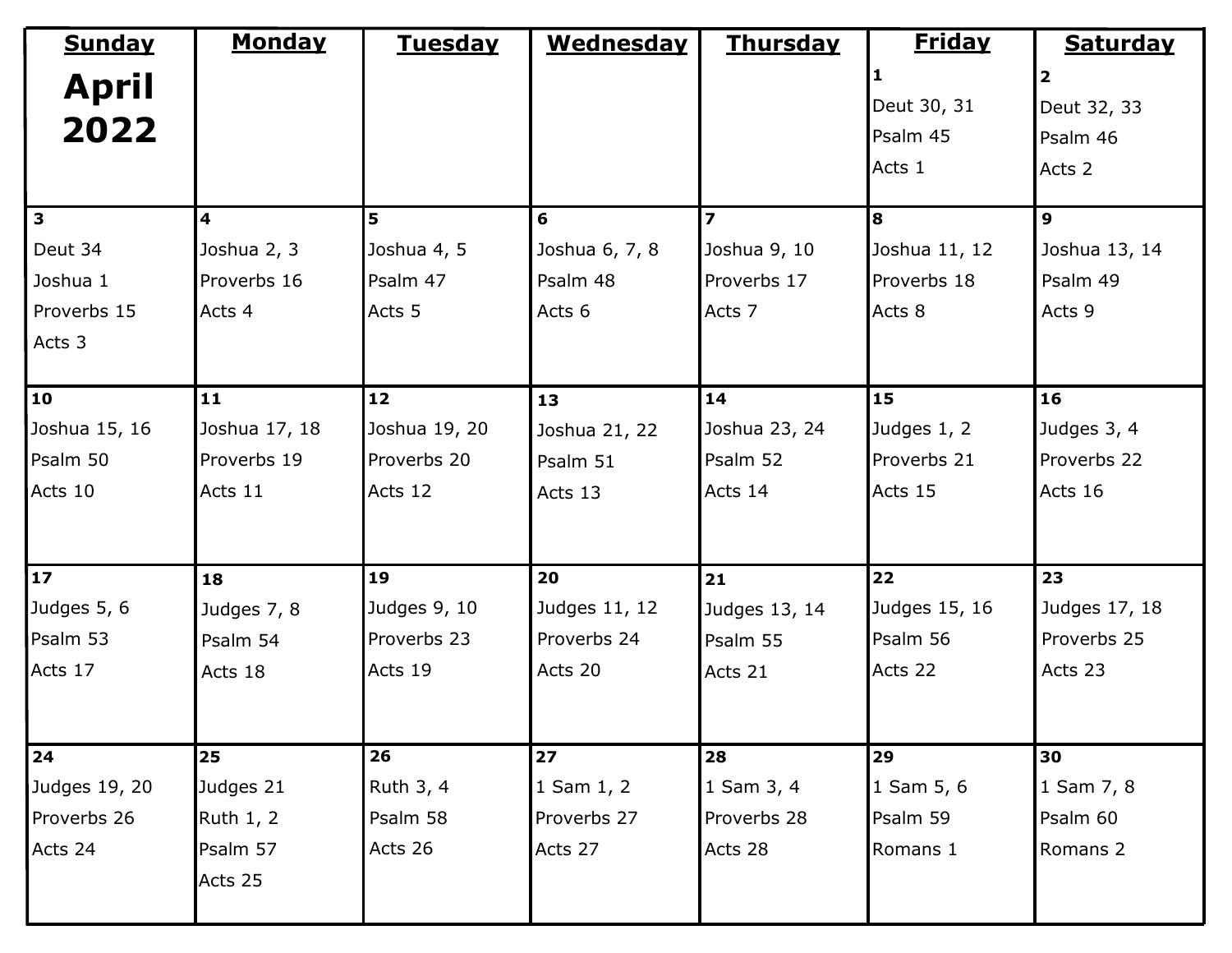| <b>Sunday</b>  | <b>Monday</b>  | <u>Tuesday</u> | <b>Wednesday</b>        | <b>Thursday</b> | <b>Friday</b> | <b>Saturday</b> |
|----------------|----------------|----------------|-------------------------|-----------------|---------------|-----------------|
| $\vert$ 1      |                | 3              | $\overline{\mathbf{4}}$ |                 | 16            | 7               |
| 1 Sam 9, 10    | 1 Sam 11, 12   | 1 Sam 13, 14   | 1 Sam 15, 16            | 1 Sam 17, 18    | 1 Sam 19, 20  | 1 Sam 21, 22    |
| Proverbs 29    | Proverbs 30    | Proverbs 31    | Psalm 61                | Psalm 62        | Proverbs 1    | Proverbs 2      |
| Romans 3       | Romans 4       | Romans 5       | Romans 6                | Romans 7        | Romans 8      | Romans 9        |
| $\vert$ 8      | 9              | 10             | 11                      | $12$            | <b>13</b>     | 14              |
| 1 Sam 23, 24   | 1 Sam 25, 26   | 1 Sam 27, 28   | 1 Sam 29, 30            | 1 Sam 31        | 2 Sam 2, 3    | 2 Sam 4, 5, 6   |
| Psalm 63       | Psalm 64       | Proverbs 3     | Proverbs 4              | $2$ Sam $1$     | Psalm 66      | Proverbs 5      |
| Romans 10      | Romans 11      | Romans 12      | Romans 13               | Psalm 65        | Romans 15     | Romans 16       |
|                |                |                |                         | Romans 14       |               |                 |
| <b>15</b>      | 16             | 17             | 18                      | 19              | 20            | 21              |
| 2 Sam 7, 8     | 2 Sam 9, 10    | 2 Sam 11, 12   | 2 Sam 13, 14            | 2 Sam 15, 16    | 2 Sam 17, 18  | 2 Sam 19, 20    |
| Proverbs 6     | Psalm 67       | Psalm 68       | Proverbs 7              | Proverbs 8      | Psalm 69      | Psalm 70        |
| $1$ Cor 1      | 1 Cor 2        | 1 Cor 3        | 1 Cor 4                 | 1 Cor 5         | $1$ Cor 6     | 1 Cor 7         |
| 22             | 23             | 24             | 25                      | 26              | 27            | 28              |
| 2 Sam 21. 22   | 2 Sam 23, 24   | 1 Kings 1, 2   | 1 Kings 3, 4            | 1 Kings 5, 6    | 1 Kings 7, 8  | 1 Kings 9, 10   |
| Proverbs 9     | Proverbs 10    | Psalm 71       | Psalm 72                | Proverbs 11     | Proverbs 12   | Psalm 73        |
| $1$ Cor 8      | 1 Cor 9        | 1 Cor 10       | 1 Cor 11                | 1 Cor 12        | $1$ Cor 13    | 1 Cor 14        |
| 29             | 30             | 31             |                         |                 |               |                 |
| 1 Kings 11, 12 | 1 Kings 13, 14 | 1 Kings 15, 16 |                         |                 | <b>May</b>    |                 |
| Psalm 74       | Proverbs 13    | Proverbs 14    |                         |                 | 2022          |                 |
| 1 Cor 15       | 1 Cor 16       | 2 Cor 1        |                         |                 |               |                 |